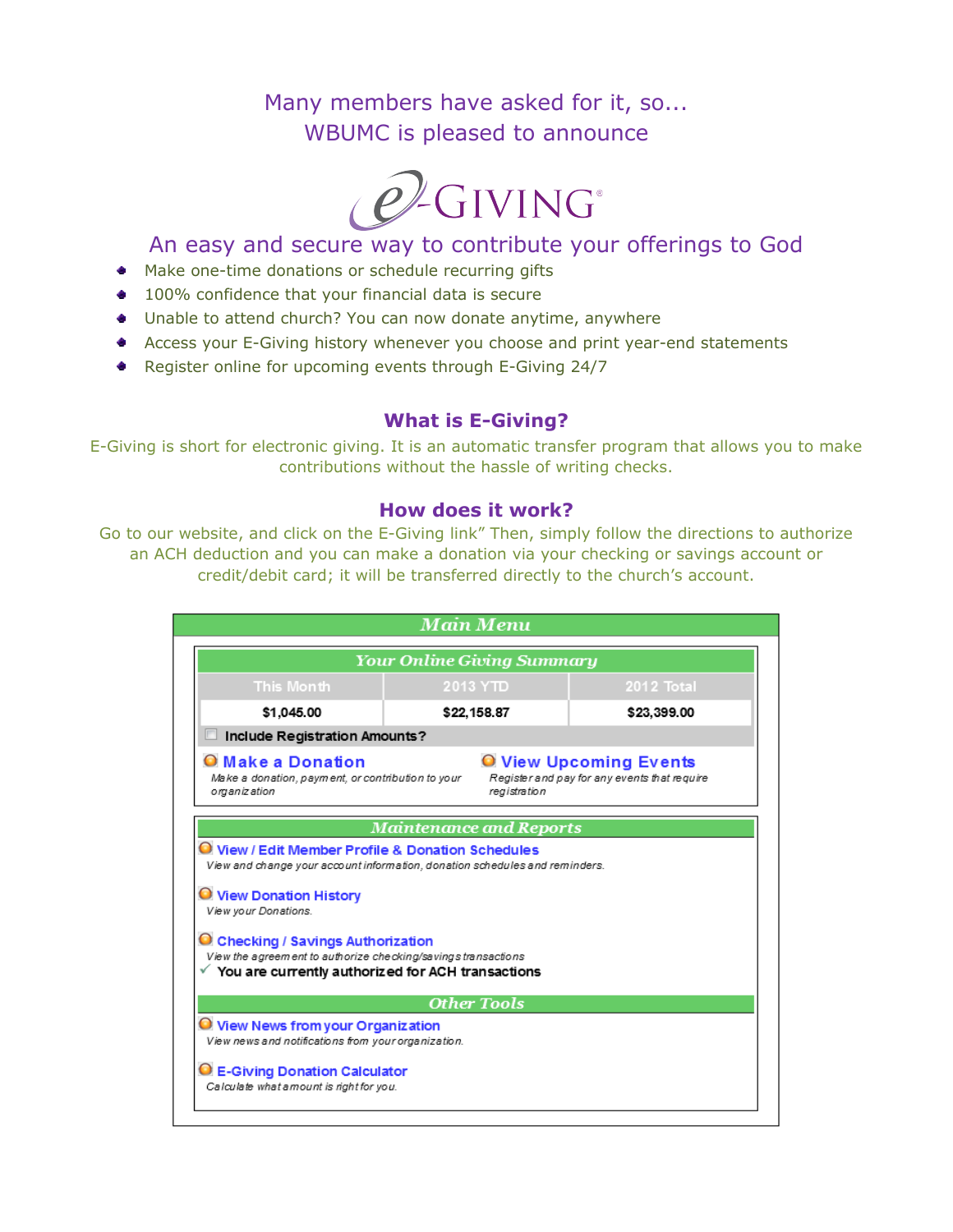#### **What company provides this service?**

We have partnered with NCS Services to provide this service on our behalf. They have been offering E-Giving since 2004. This company services thousands of churches and non-profit companies around the world.

## **Can I donate to various funds and causes in the Church?**

Absolutely. You will be able to designate exactly what fund you would like for your donation to benefit. We will be updating the giving options on an ongoing basis based on the focus of our various ministries.

| <b>Make a Donation</b>                                                                                                                                                                                                          |                                                                                               |  |
|---------------------------------------------------------------------------------------------------------------------------------------------------------------------------------------------------------------------------------|-----------------------------------------------------------------------------------------------|--|
| <b>NCS Services Inc.</b><br>125 Enterprise Drive<br>Pittsburgh, PA 15275<br>Phone: 877-771-3336<br>Email: egiving@ncsservices.org<br><b>Contact:</b> K Price<br>Hours: 8:30 am - 5:00 pm<br>Website: http://www.ncsservices.org | To Know Christ and To Make Him<br>Known<br>Bible School 10.00 am<br>Worship Services 11:30 am |  |
| <b>Donations</b>                                                                                                                                                                                                                |                                                                                               |  |
|                                                                                                                                                                                                                                 | General Offering<br>\$                                                                        |  |
|                                                                                                                                                                                                                                 | <b>Building Fund</b><br>\$                                                                    |  |
| <b>Optional Categories</b>                                                                                                                                                                                                      |                                                                                               |  |
|                                                                                                                                                                                                                                 | <b>Memorial Offering</b><br>\$<br>(in memory/honor of)                                        |  |
|                                                                                                                                                                                                                                 | <b>Mission Trip</b><br>\$<br>I would like to sponsor *                                        |  |
|                                                                                                                                                                                                                                 | \$<br><b>Vacation Bible School</b><br><b>Tuition Payment</b><br>\$<br>(enter name of student) |  |
| $*$ = If giving to this fund, this is a required field                                                                                                                                                                          |                                                                                               |  |
| <b>Purchased Items</b>                                                                                                                                                                                                          |                                                                                               |  |
|                                                                                                                                                                                                                                 | Sermon CD<br>\$0.00<br>Enter Name of CD<br>\$10.00                                            |  |

#### **How often will the amount be deducted from my account?**

That's up to you. You can make a one-time donation or set up recurring donations. There are 5 recurring options; Weekly, Bi-weekly, Semi-Monthly, Monthly and Quarterly.

#### **What benefit does this provide the church?**

E-Giving allows us to streamline our administrative process which in turn will allow us to focus more time on our true purpose of ministry. E-Giving also encourages stabilized recurring giving so that we can budget our donations to their best possible use.

## **What do I put in the offering plate when it comes around during worship?**

You will receive a printed receipt of your donation that can be used to place inside your envelope to put in the offering envelope.

### **What if I try it and I don't like it?**

You can cancel your automatic deduction schedule on the website at any time.